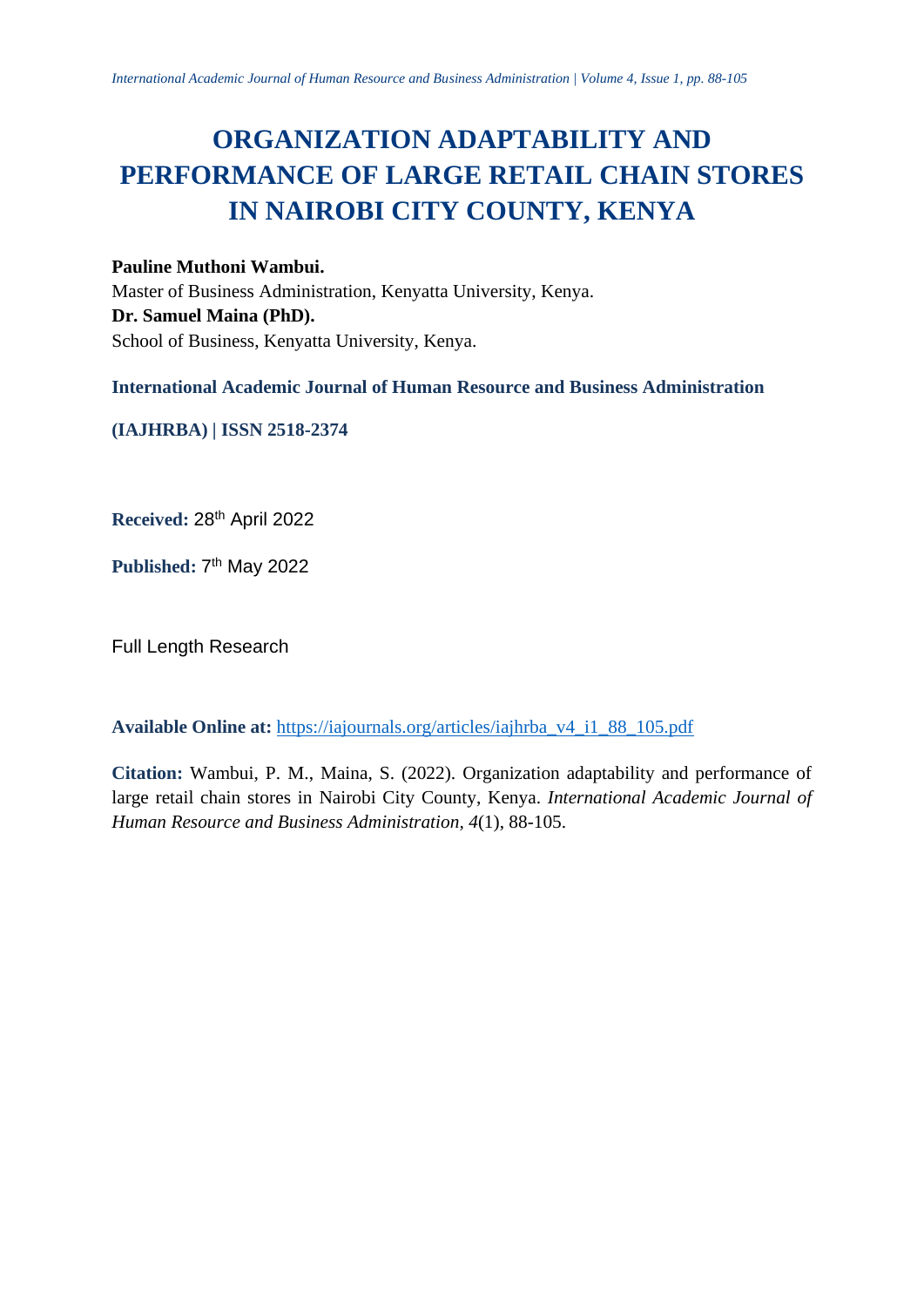## **ABSTRACT**

Over the last few years, some big chain supermarkets have been faced with significant financial woes causing them to experience dramatic decline in performance with some collapsing completely. Analysts have argued that poor managerial and cultural attributes have been key factors that have played a key role towards poor performance of retail chain stores across Nairobi City County. Therefore, the main objective of this study was to investigate the effect of organization adaptability on performance of large retail chain stores in Nairobi County, Kenya. The study was anchored on Daniel Denison's Model. The study adopted descriptive research design. The target population therefore consisted of 6 selected retail chain store branches operating across Nairobi City County. The unit of analysis was 6 retail chain store branches operating across NCC while the unit of observation was 529 comprising of the managers and supervisors of the supermarkets. The sample size of 228 was attained using stratified random sampling to select the respondents based on whether managers or supervisors and systematic sampling was used to pick the respondents from each stratum. Primary data was gathered using structured questionnaire. The quantitative data was coded and entered into

the Statistical Packages for Social Scientists (SPSS Version 25) software, which was then analyzed using descriptive statistics. The substance of the respondents' responses was also used to generate qualitative data. Responses that share common patterns were placed together in the same category. In addition, the researcher used regression analysis to evaluate the extent of the relationship between the response and predictor variables at a 95% confidence level. The research found that the working procedures in the supermarket are flexible allowing for employees to make key decisions. The research also found that the supermarkets do not encourage and reward those who take risk. The study recommends that the large retail chain stores in NCC establish the right organizational culture based on organization adaptability that would cultivate an environment that support successful strides in their performance. Teamwork should also be encouraged and enhance easy access to information from other departments by creating strong synergy between departments.

**Key words**: Organization adaptability, Retail chain stores, Corporate culture, **Performance**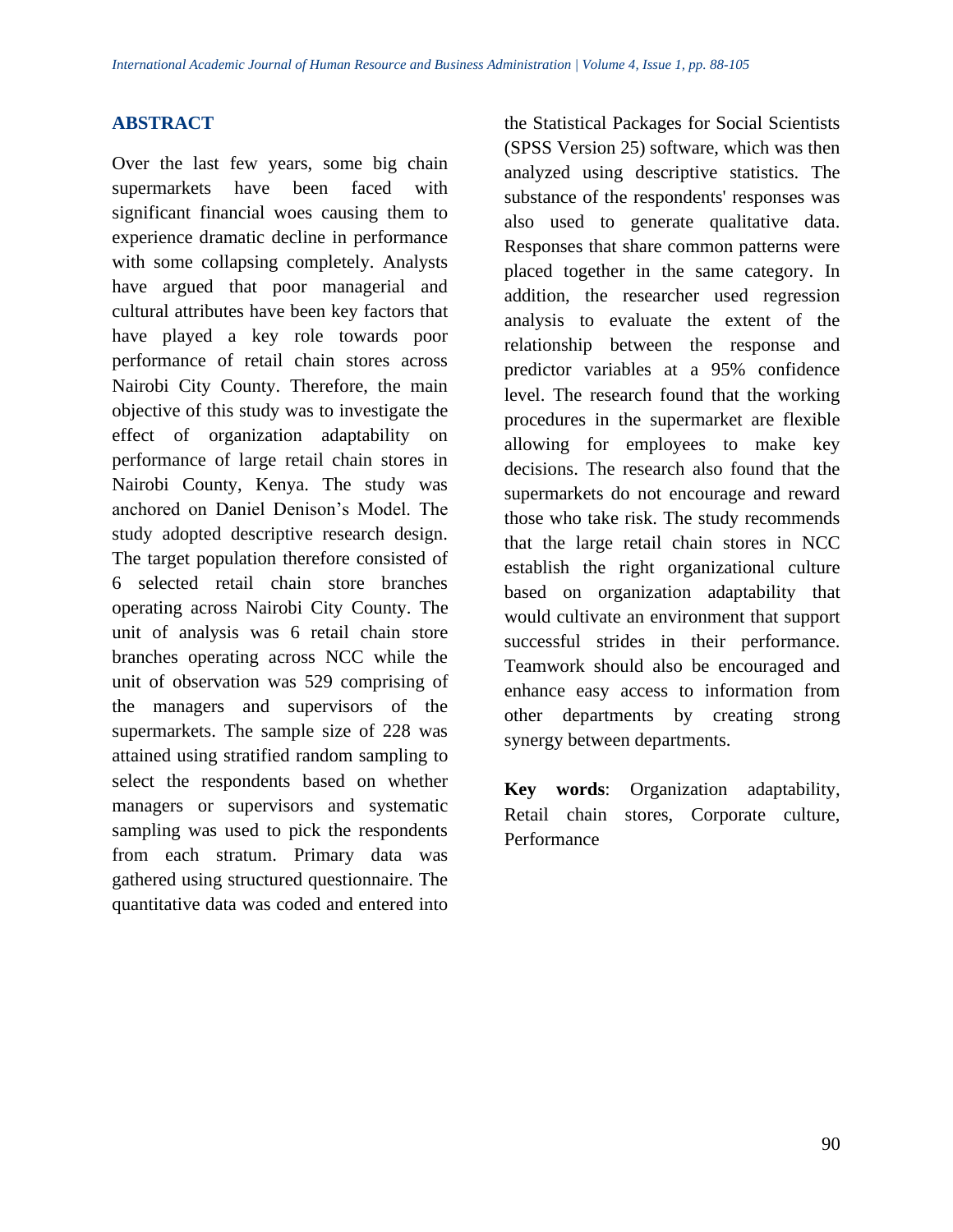## **INTRODUCTION**

The performance level of organizations observed in any industry or company is critical to management because it explains the end result that an organization or a collection of individuals within an organization achieves. Businesses strive to remain profitable by adapting to changes in order to meet their customers' expectations (Mwangi, 2016). According to Hitka, Vetráková, Baláová, and Danihelová (2015), the retail industry is extremely competitive and has changed significantly over the last decade as a result of the national economy. Additionally, in order to survive and thrive, businesses must constantly seek new opportunities and enhance their creativity and adaptability to change in response to the market economy's fierce competition and globalization trends. This requires organizations to develop and maintain culture-specific practices in order to maximize everyone's capacity and contribution to the organization's overall goals – such as organization adaptability. These organizations' success is contingent upon the development of a distinct culture. This entails cultivating attitudes of adaptability and optimizing the potential of human resources (Polychroniou & Trivellas, 2018).

Additionally, performance has been conceptualized using objective and subjective financial and non-financial criteria. Secondary source financial statistics such as return on assets, return on investment, and profit growth are considered objective criteria. Due to the fact that these metrics are comparable across all firms in the sample, they are particularly relevant for single-industry investigations. Researchers can use financial metrics to conduct trend and comparative analyses (Li, Liu, Mai & Zhang, 2020). Employee perceptions of the organization's success or financial well-being, as well as their overall level of happiness, are considered perceptual sources. These subjective performance reviews are frequently used in institutional theory to determine the success of a business and overall employee happiness. Given the increasing pressure on businesses to satisfy a diverse set of stakeholders, more complex measures of firm success are required, in which overly simplistic single-variable models are insufficient representations of enterprises' real-world, multi-goal existence (Caritte, Acha & Shah, 2015).

Global competition has increased organizations' struggle to gain a competitive advantage and satisfy customer demand, both of which are critical to achieving favorable performance. This is because the primary reason for any business entity's existence is to maximize profit while also increasing shareholder wealth. To achieve effective performance, business leaders must establish a strong adaptability culture within their organizations (Forslund, 2014). As Hitka et al. (2015) note, businesses that successfully implement a strong corporate culture can significantly improve their overall performance. This is enabled by three critical factors: increased employee motivation, improved goal alignment within the firm and its team, and enhanced coordination and control within business contexts.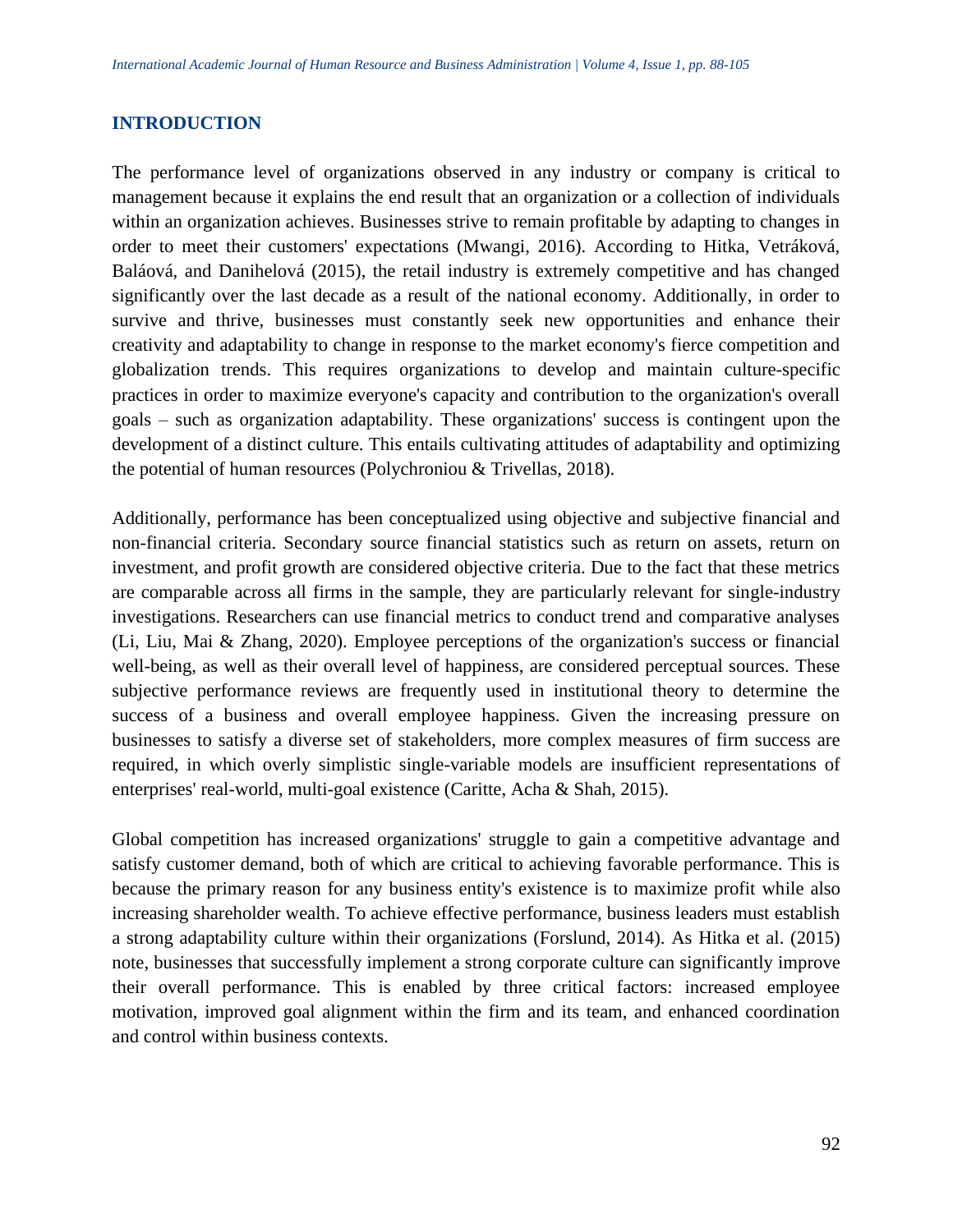Organization adaptability is a critical component of any business entity's overall performance. As a result, it is critical for business entities to establish and promote an effective corporate culture that is consistent with their long-term objectives (Wan, Chen & Ke, 2020). This is because organization adaptability is now viewed as the glue that holds organizations together and is thus described by terms such as stability, collectivity, and reliability. It also serves as a source of recreation, new opportunities, as well as conflicts and dynamics (Saci, Jasimuddin & Hoque, 2021). Organization adaptability sparked considerable interest in the late 1980s and early 1990s, when management researchers examined the details of why American firms were unable to compete with their Japanese counterparts. Senarathna, Warren, Yeoh, and Salzman (2014) conducted a five-year longitudinal study of 34 American (USA) organizations in order to conduct one of the first quantitative studies on the culture-performance relationship. The author examined the adaptability of these organizations and tracked their success over time. Organization adaptability was used to explain why Japanese firms outperformed American firms in terms of profits by encouraging employees to share a common set of fundamental values, perspectives, and hypotheses.

While geographical bias in favor of advanced Western nations is gradually being eliminated, research on adaptability culture and performance in Africa remains uncommon (Zoogah, Peng & Woldu, 2015). The African context has a unique effect on company performance in Africa, in comparison to other contexts, most notably the Western context (Michalopoulos & Papaioannou, 2013). Setting is critical because it connects remarks to a collection of pertinent points, facts, or events that provide context for theory and research.

Beatrice (2014) discovered that the Ocean Road Cancer Institute in Tanzania has adapted to encouraging staff decision-making, assigning clear jobs and responsibilities, and providing opportunities for staff to work on exciting and challenging projects. This was discovered to have a beneficial effect on an organization's performance. Kamugisha (2013) discovered that the primary challenge facing the management of the National University of Rwanda was significant pushback from staff due to the university's prevailing organization adaptability. Additionally, it was discovered that adaptability was impeding the organization's performance, as it had a significant impact on the company's performance contracting execution.

Kenya aspires to be a nation that provides a high standard of living to all of its citizens by 2030. The ability of the country to build an adaptive human resource base capable of meeting the demands of a highly industrialized economy will determine whether or not this vision is realized (Kamaamia, 2016). The retail sector struggled in 2020 as the economy dealt with the aftermath of the Coronavirus outbreak. Retail establishments are for-profit businesses that sell small quantities of goods to the general public for personal use. These businesses or outlets purchase goods directly from producers or wholesale distributors at a discounted rate and then mark them up for sale to end customers.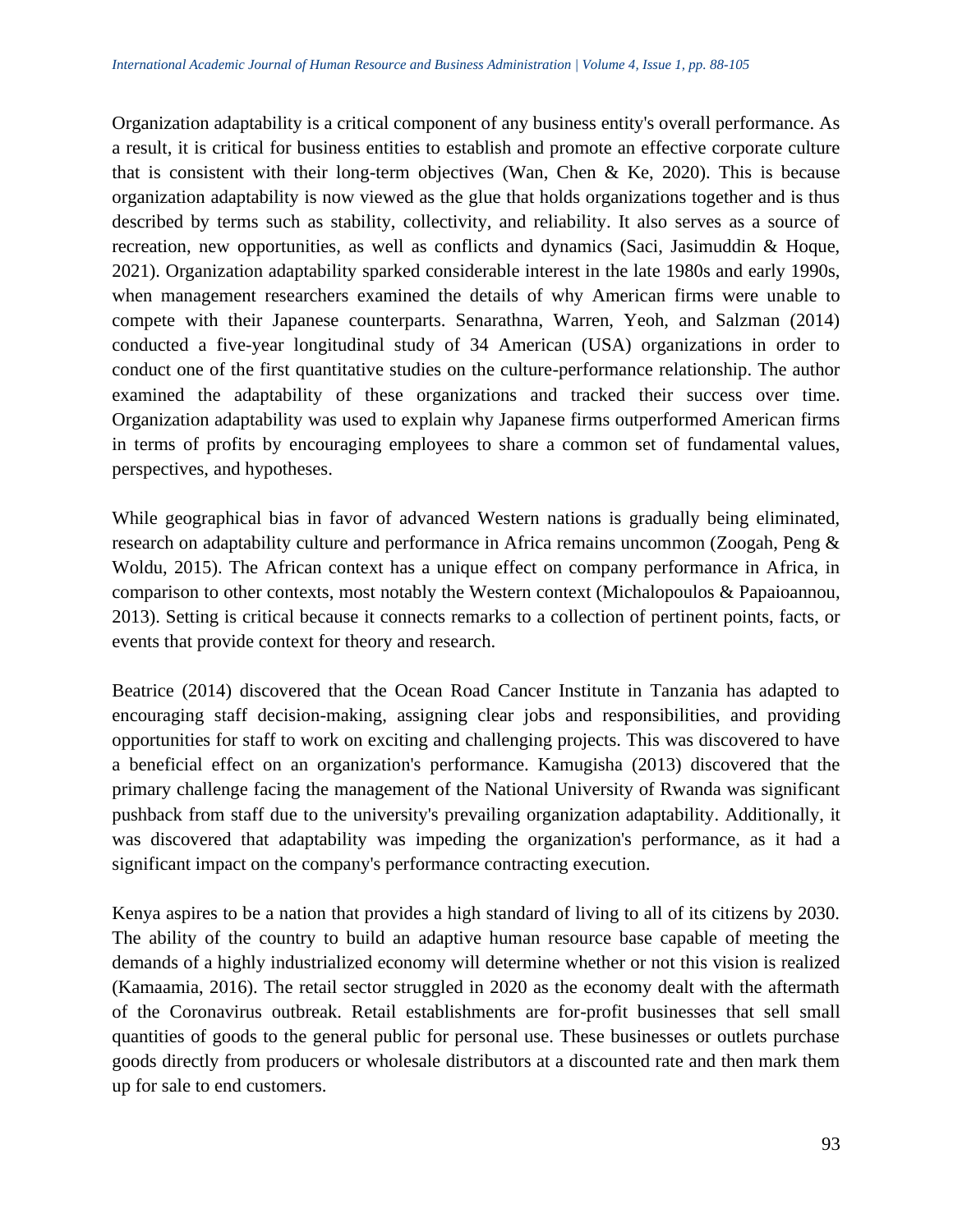To meet their financial performance targets, supermarket retailers must implement organizational values policies that will keep them on track to meet their financial goals and missions (Magara, 2013). As a result, supermarket retailers must ensure that their adaptability culture is effective and efficient, that the risk of asset loss is minimized, and that all applicable laws and regulations are adhered to (Matata, 2015).

## **Statement of the Problem**

For a long time in Kenya, the retail chain sector experienced rapid growth. As a result, large local and multinational retail chain stores have established themselves in the sector, particularly in Nairobi's central business district (Mungai, 2016). However, over the last few years, several large chain supermarkets have encountered significant financial difficulties, resulting in a dramatic decline in performance and the collapse of some. Despite the industry's significant contribution to the country's GDP, the performance of retail chain stores in Nairobi has been deteriorating.

The retail sector struggled in 2020 as the economy dealt with the aftermath of the Coronavirus outbreak. The sector's ROA generated average rental yields of 6.7 percent in 2019, down from 7.0 percent in 2018. Between 2018 and 2020, the retail performance in the Nairobi Metropolitan Area experienced a decline of 5.4 percent and 4.7 percent, respectively. This can be attributed to branch closures such as Tuskys, which closed 14 branches, Uchumi, which closed 33 branches, leaving only four operational countrywide, Choppies, which closed 13 branches, leaving only two operational, Shoprite, which closed two branches, leaving only two operational, and Nakumatt, which closed all 65 branches due to a variety of issues, most notably poor governance, political meddling, and a lack of organization adaptability (KNBS, 2020). Additionally, Kenya's retail sector performed poorly in terms of market share in 2019, with average yields falling 1.6 percentage points year on year to 7.0 percent, down from 8.6 percent in 2018, owing to the challenging economic performance in 2019. In 2020, the segment's performance deteriorated further, with average yields of 6.7 percent, down 0.3 percent points from 7.0 percent in 2019. Profitability in the Nairobi Metropolitan Area's retail sector decreased by 5.4 percent and 4.7 percent in 2019 and 2020, respectively (KNBS, 2021). This begs the question of what effect organization adaptability has on the success of these businesses, given that it affects internal control, employee behavior, and the prevention of undesirable behaviors.

Numerous studies on firm culture and organizational performance have been conducted. Chilla, Kibet, and Douglas (2014) conducted a study to investigate the effects of firm culture on performance in the hospitality industry in Kakamega County, Kenya. They discovered that certain aspects of organizational culture have a beneficial effect on organizational performance. The study, however, concentrated on the hospitality industry. Additionally, Indiya, Obura, and Mise (2018) conducted a study on the effect of organization adaptability on the performance of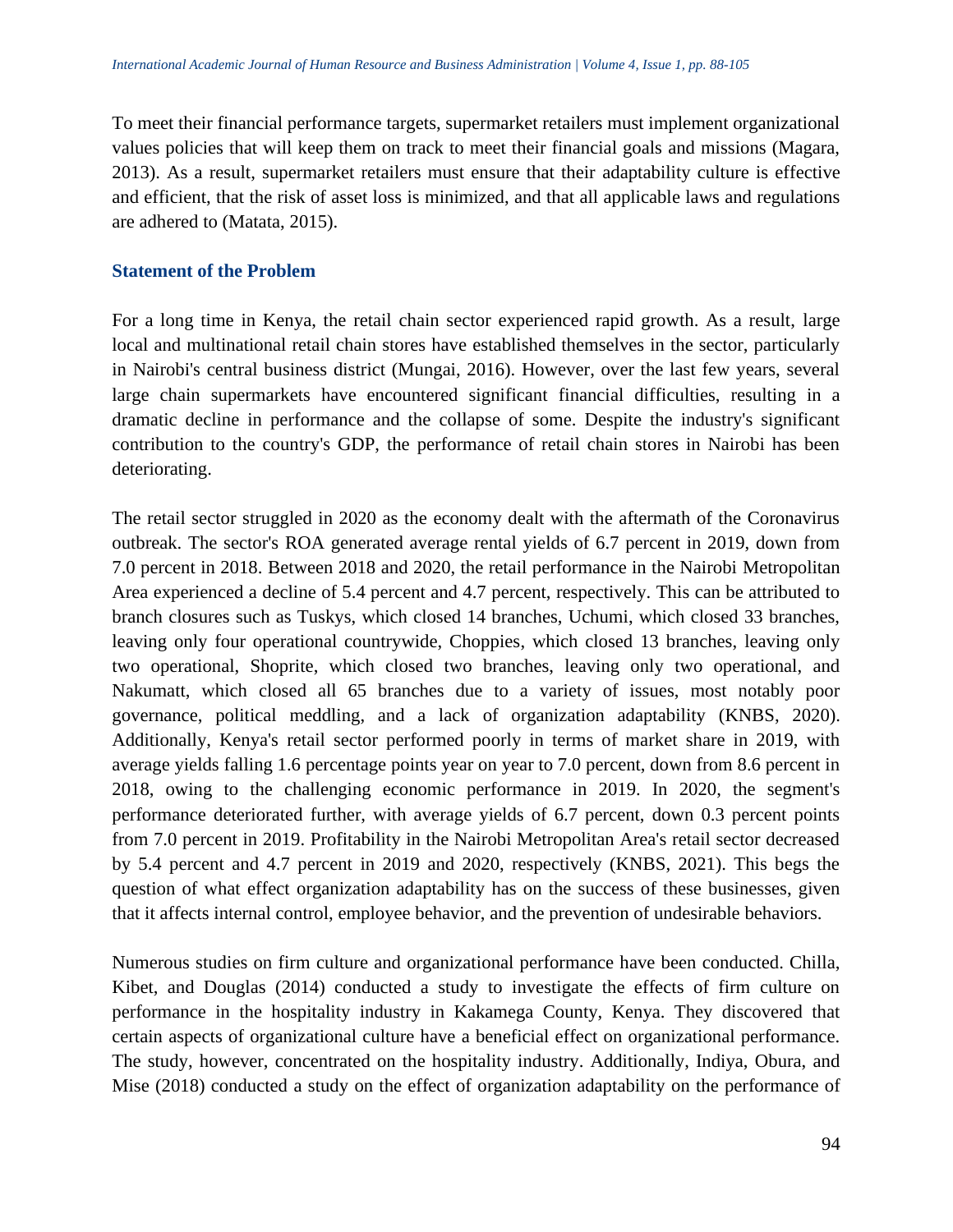public universities in Kenya, revealing that organizational values made the most significant unique contribution to firm results. The study focused exclusively on public universities. Additionally, Kamau and Wanyoike (2019) conducted a study on the impact of organization adaptability on firm outcomes at Mayfair Casino in Nairobi, Kenya, and established a significant positive relationship between corporate culture and organizational performance. However, the previous study did not use the same variables as the current study. Thus, the current study sought to address this knowledge gap by examining the effect of organization adaptability on the performance of large retail chain stores in Nairobi, Kenya.

## **LITERATURE REVIEW**

The study will be hinged on the Daniel Denison's Model. The paradigm of Daniel Denison (1990) was employed in this study, which states that firm culture may be explained by four general dimensions: mission, consistency, involvement and adaptability. Employees who are actively encouraged to participate have a feeling of ownership and responsibility. Instead of formal, explicit, bureaucratic control systems, they depend on voluntary, informal and implied control mechanisms (Denison, 1990). Effective firms focus on empowering their employees, structure their businesses based on teams, and invest in human capital development at each level. Executives, administrators, and staff are dedicated to their jobs and believe they have a stake in the company. People at all levels feel more involved when they have a say in choices that affect them and when their job is closely linked to the organization's goals.

Consistency serves as a hub for integration, coordination, and command. Consistent organizations have an organizational systems perspective that results in an internal governance structure based on consensus (Denison, 1990). Organizations are also more effective when their cultures are "strong," meaning they are consistent, well-coordinated, and wellintegrated. Leaders and supporters are good at establishing an agreement even when there are divergent points of view because their behavior is anchored in a set of core beliefs (Nguyen, Nguyen & Sila, 2019). This form of consistency, which comes from a shared perspective and a high level of conformity, is a significant source of internal integration and stability.

The ability to change the needs of the corporate environment into reality is referred to as adaptability. Organizations have a set of ideas and conventions that support their ability to accept, understand, and transform signals from their surroundings into internal behavioral adjustments that improve their prospects of growth and survival (Denison, 1990). Adaptable businesses are motivated by their consumers, they take risks and tudy from their failures, and they have the skills and capability to modify things up (Yoon & Chung, 2018). They are constantly altering the system in order to improve the combined capacity of the firms to give value to their consumers.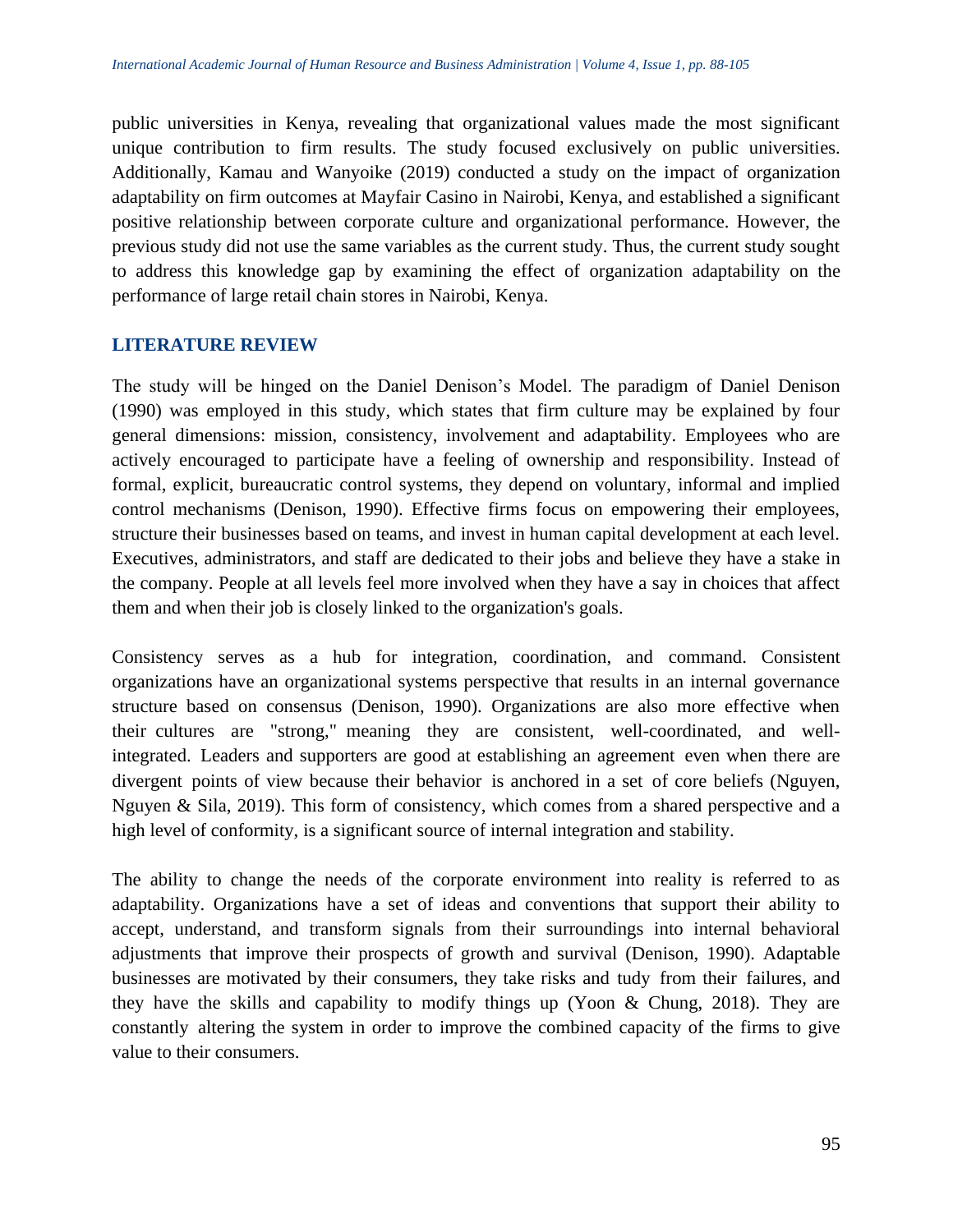The description of a meaningful long-term course for the organization by defining a social role and external aimed for the organization is what the mission attribute entails. It gives a clear direction and goals that help an organization and its members determine the best course of action (Denison, 1990). Successful companies have a strong sense of goals and direction that provides a vision of how the firm focused on the future and establishes organizational goals and strategic objectives (Hanci-Donmez & Karacay, 2019).

When an organization's underlying mission changes, other parts of the organization's culture shift as well. Our theory is significant to this research because it explains how organizational performance is influenced by cultural factors. As a result, the goal of this study is to not only fill a vacuum in the literature, but also to provide important insights on the impact of corporate culture on firm performance. This model was essential in explaining the effect of organization adaptability on performance of large retail chain stores in NCC Kenya.

A study of the influence of corporate culture on corporate performance in Kenyan public universities was done by Indy, Obura, and Mise (2018). Research shows that the most important artifacts in organizational culture are the interaction and treatment of visitors, indicating little or no variance in respondents' responses. However, rewarding employees based on performance is the least important artifact of organizational culture. A mean of 2.73 and a standard deviation of 1.22 indicate significant differences in the responses. However, in terms of cultural flexibility, the organization is well organized. The study also found that robustness was positively and strongly correlated with productivity. The study was however not based on retail chain stores.

Laike (2017) conducted a study in Ethiopia that aimed to assess the relationship between organizational adaptability on performance management focusing on Economic Commission for Africa. It took a step back and explained things. The research's target population was 346 employees, of whom 104 were chosen as a sample using basic random and purposive sampling techniques. A total of 30 professional employees, 14 national officials, and 60 general service employees were included in the sample. The findings revealed that organizational culture and performance management practice in ECA have a beneficial association. Organizational flexibility has a better link with performance management practice in ECA, according to the statistical research. The study is done on another country.

In another study, Par (2019) did a study in Sweden that assessed the effect of firm adaptability on employee's job satisfaction. The study took a qualitative explanatory approach. The study data was acquired through a few one-on-one interviews with managers who could not be gathered in focus groups and few focus groups, using an inductive data analysis approach. According to the findings of the study, various organizational culture qualities and indices have a wide variety of effects on employee job satisfaction and can play an essential role in enhancing worker job satisfaction. The study however adopted an explanatory qualitative approach.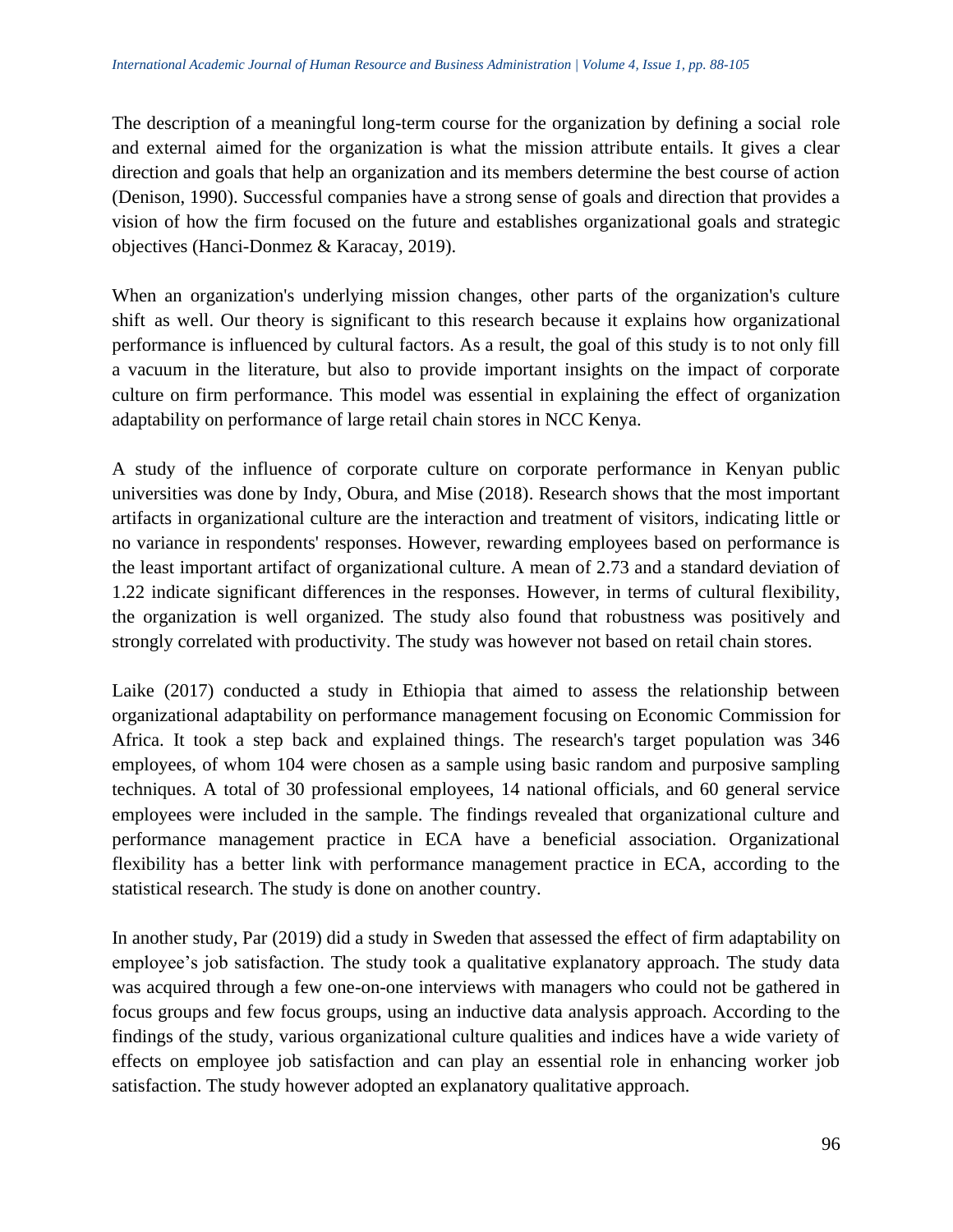Taye (2014) investigated the nature and extent of firm culture's impact on employee job performance at the Ethiopian Development Bank. This study used both primary and econdary data, with primary data gotten by questioners administered to the chosen respondents. The data suggest that the Development Bank of Ethiopia's current culture is power culture, with success culture as the favored culture. Firm culture is positively linked to employee performance, according to regression research, however the effect of the existing culture on employee performance is small. Furthermore, the investigation revealed that, among other employee performance variables, leadership style and salary are the two most important employee performance impacting elements that have a considerable impact on taff performance. The focus of the study was on staff work performance.

With a specific focus on Art Caffe Nairobi, Ichak (2019) investigated corporate culture and its impact on staff productivity. The data was analyzed, interpreted, and presented using a descriptive correlational research method. Because this study focused on the link amid firm culture and staff productivity at Art Caffe, the descriptive research approach was the appropriate choice. The outcomes of the study demonstrate that the organization's mission statement drives employees to achieve their goals, so Art Caffe employees are motivated by the company's vision. Employee abilities have been increased as a result of Art Caffe's training and development sessions, resulting in the smooth execution of developed initiatives. Employees have also been able to develop professionally and expand their talents to do better, according to the research. Administrators communicate precisely what has to be done, resulting in a good-performing culture. According to the findings, management created ethical rules to guide employees, resulting in more efficient execution of established techniques. The study focused on the aspect of employee productivity.

## **METHODOLOGY**

## **Research Design**

Yin (2017) defines the study design, as well as the plan and outcomes that may be utilized to address the research questions. To investigate the study problem, the study used a descriptive research approach. According to Wang (2015), the descriptive technique entails gathering information about an existing state. Instead than focusing on the interpretation, the emphasis will be on the description. The fundamental advantage of employing a descriptive research methodology is that it can provide data that has been gathered from a great number of individuals. The primary goal of this study design was to collect qualitative and quantitative data from targeted respondents.

## **Population and Sampling**

Target population is the total set of persosn or things that researchers are interested in generalizing their findings to (Cooper & Schindler, 2016). Furthermore, population refers to a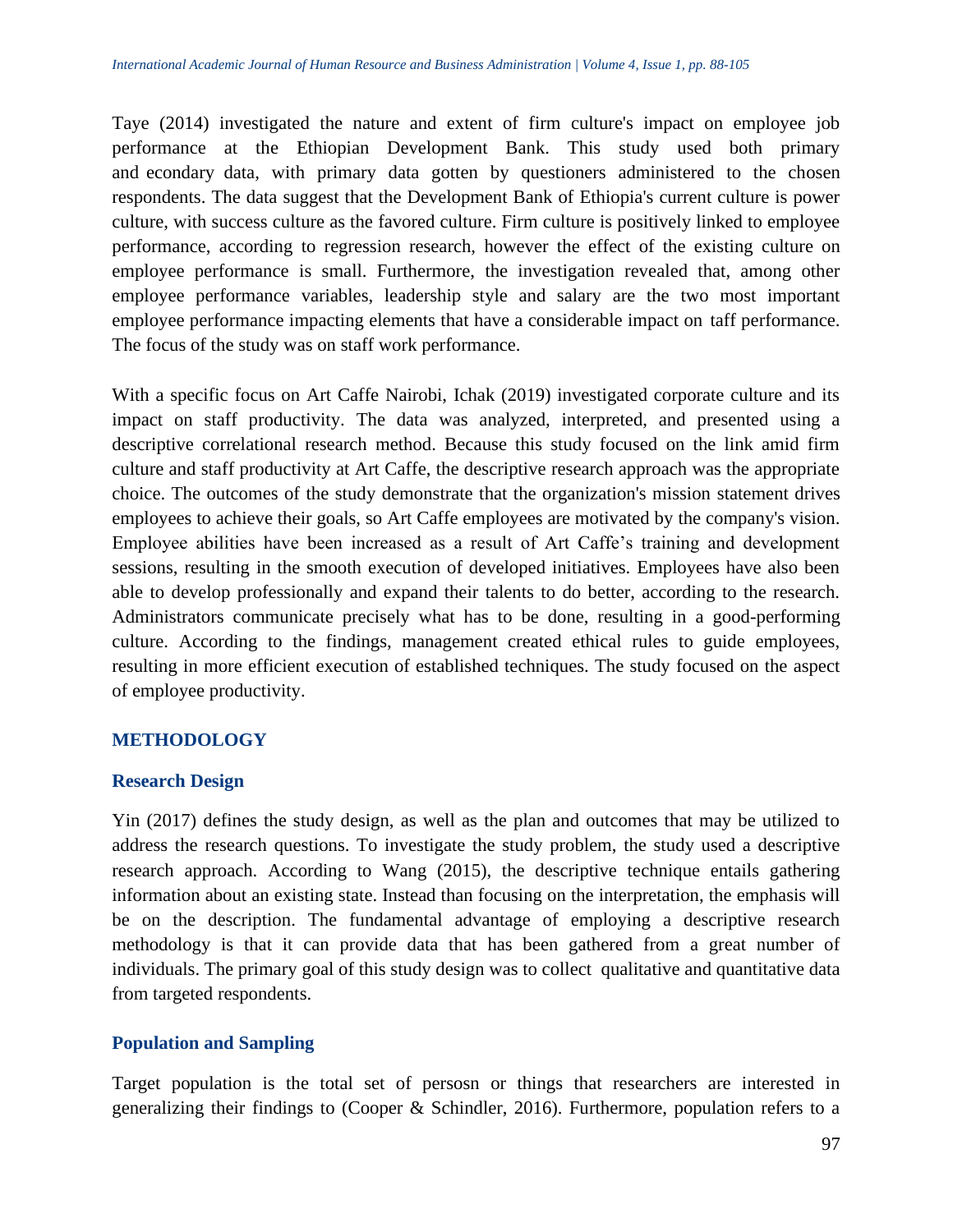collection of events, people, services, elements, houses, or other objects that a researcher want to investigate. A population is also described as the whole collection of people, situations, or objects who share similar observable traits (Creswell  $\&$  Creswell, 2017). The licensing department in Nairobi County places the number of large retail chain stores in Nairobi City County to be 6 retail chain stores. The 6 retail chain stores have the largest market share in Nairobi County. The target population therefore consisted of 6 retail chain store branches operating across Nairobi City County. The supermarkets' 147 senior managers and 382 supervisors constituted the unit of observation.

A sample size of 228 was arrived at by use of the (Yamane, 1967) implified formula. This formula was utilized in computing the study sample.

 $n =$  N  $1+N(e)^2$ Where; n is the sample size N is the population size and e is the margin of error.  $N = 529$ 

 $e = 0.05$ 

```
n= 529
1+529(0.05)^{2}=228.
```
To get a sample from every stratum, stratified random sampling was employed. Since stratified random sampling makes sure that small groups are represented in the sample, it was suitable in this study. The groups were used to create strata from where the research sample was drawn. The development of strata was grounded on the staffing category, with each stratum consisting of a collection of units with distinct features. Then, to select responders from each stratum, systematic sampling was utilized.

## **Data Sources and Collection Techniques**

This study was based on primary data. Questionnaires were used to gather data. Questionnaires are the most ideal tool to utilize because the information obtained may have an abstract element to it, such as sentiments, attitudes, motivations, accomplishment, and experiences of persons (Yin, 2017). The questionnaires included both open-ended and closedended questions. As per Blumberg, Cooper, and Schindler (2014), a questionnaire is vital for collecting objective information because the participants cannot be misled in any way by the researcher. In addition, a questionnaire offers the advantage of being less expensive and time demanding than other data collection methods. The tool was also used to divide the research aimed into two segments in order to answer them. The first portion inquired about the respondents' general information, while the second segment focused on the four specific aimed.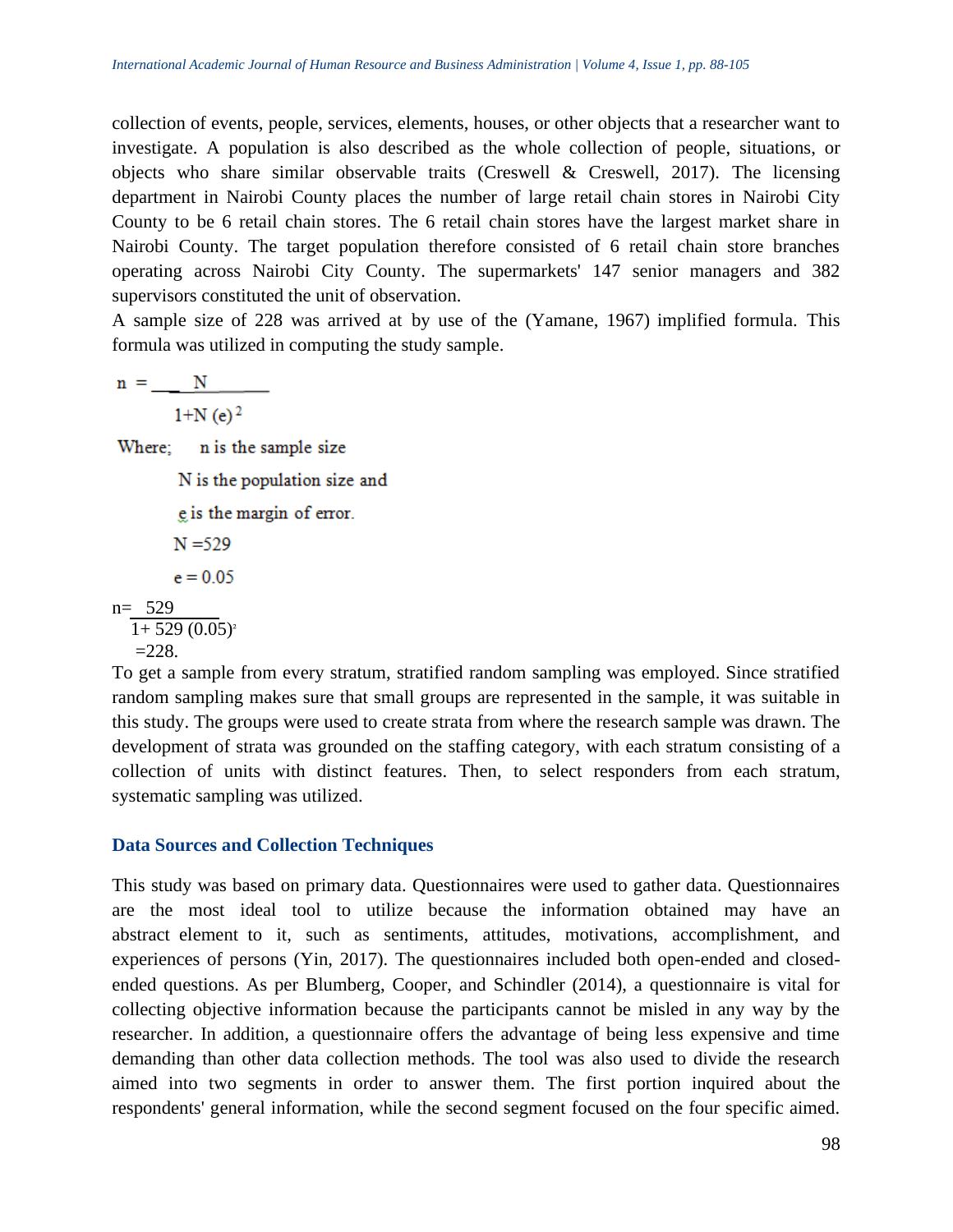The questionnaires were distributed via a drop-and-pick method. Furthermore, pursuant to COVID-19, the researcher sent out questions by email, Google Docs, or WhatsApp in some cases.

This study analyzed secondary data to explore the effect of organization adaptability on performance of large retail chain stores in NCC Kenya. Secondary data was gathered for other goals and utilized in the research project. Secondary data involved the obtaining and analyzing published material and data from sources such as annual reports, published data on Company websites, research centers and libraries. The study sought to collect data on market share, profitability, return on assets and number of branches over the period from 2016 to 2020.

## **Data Analysis and Presentation**

This section covers the procedures that were used to analyze the data and test the research variables. Before the responses were processed, the data was prepared, which was done on the questionnaires that were completely filled out through modifying, coding, inputting, and data cleaning. The research yielded both quantitative and qualitative results. The quantitative data was coded and entered into the Statistical Packages for Social Scientists (SPSS Version 25) software, which was then analyzed using descriptive statistics. The content of the participant's responses were also used to generate qualitative data. Responses that had recurring trends were put together in similar group.

The statistical tools aided the researcher in creating a summary of the data as well as determining the participants' level of agreement with the various claimed listed under each element. Also included was descriptive statistics, which included the use of absolute and relative percentages as well as measures of central tendencies. The quantitative data was analyzed using tables and figures before being presented in continuous prose. So that to determine the level of the association among the predictor and response variables, the investigator conducted a regression analysis.

## **RESULTS AND DISCUSSION**

## **Descriptive Statistics**

The researcher asked the respondents to indicate their level of agreement with statements regarding the effect of organization adaptability on performance of large retail chain stores in NCC Kenya. The results are recorded on Table 1.

**Table 1: Descriptions of Organizational Adaptability on Performance of Large Retail Chain Stores in NCC Kenya**

| <b>Statements</b>                                                  | <b>Mean</b> | Std. Dev. |
|--------------------------------------------------------------------|-------------|-----------|
| This supermarket is very responsive and changes easily.            | 4.133       | 0.666     |
| This supermarket responds well to competitors and other changes in | 3.691       | 0.972     |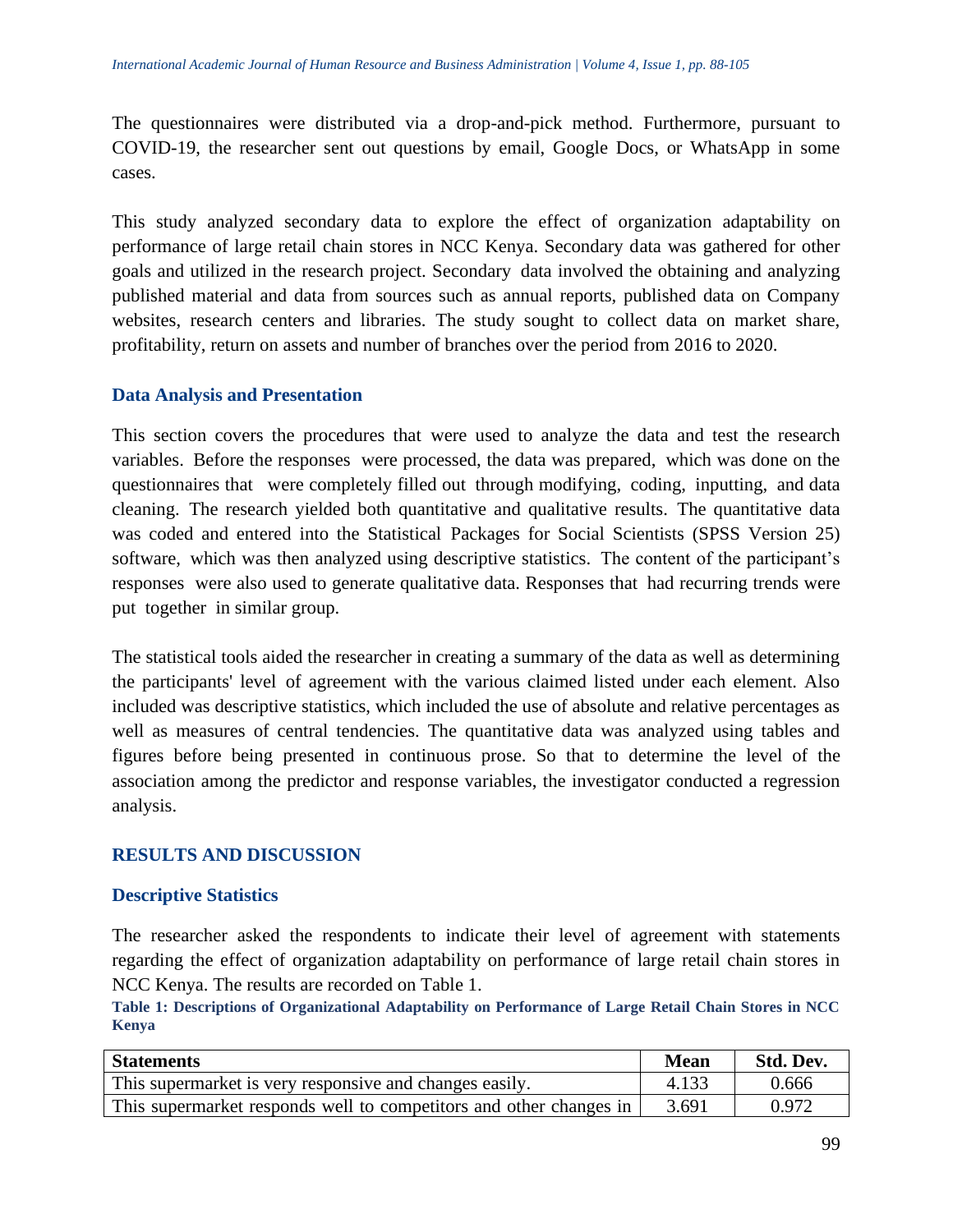| the business environment.                                               |       |       |
|-------------------------------------------------------------------------|-------|-------|
| This supermarket continually adopts new and improved ways to do         | 4.249 | 0.544 |
| work.                                                                   |       |       |
| Customer comments and recommendations often lead to changes in          | 3.436 | 0.803 |
| this supermarket.                                                       |       |       |
| Customer input directly influences our decisions.                       | 1.788 | 0.833 |
| The interests of the final customer often get ignored in our decisions. | 1.873 | 0.889 |
| All employees have a deep understanding of customer needs and           | 4.455 | 0.984 |
| demands                                                                 |       |       |
| We view failure as an opportunity for learning and improvement          | 3.352 | 0.833 |
| This supermarket encourages and rewards those who take risk.            | 2.133 | 0.992 |
| We make certain that we coordinate our actions and efforts between      |       |       |
| different units in this organization so that 'the right hand knows what | 1.952 | 0.870 |
| the left hand is doing'.                                                |       |       |
| Our organizational structure is flexible to adjustment on need basis    | 4.121 | 0.777 |
| Innovation and risk taking are encouraged and rewarded in our           | 3.249 | 0.726 |
| supermarket                                                             |       |       |
| <b>Aggregate Mean and Std. Dev.</b>                                     | 3.203 | 0.824 |

As per the findings, the respondents agreed that all employees have a deep understanding of customer needs and demands as illustrated by an average of 4.455, this supermarket continually adopts new and improved ways to do work as illustrated by an average of 4.249, this supermarket is very responsive and changes easily as illustrated by an average of 4.133, the organizational structure is flexible to adjustment on need basis as illustrated by an average of 4.121, and this supermarket responds well to competitors and other changes in the business environment as illustrated by an average of 3.691. This conforms to Laike (2017) who revealed that organization adaptability and performance management practice in ECA have a beneficial association. Organizational flexibility has a better link with performance management practice in ECA.

The respondents were neutral on whether customer comments and recommendations often lead to changes in this supermarket as illustrated by an average of 3.436, they view failure as an opportunity for learning and improvement as illustrated by an average of 3.352, and innovation and risk taking are encouraged and rewarded in the supermarket as illustrated by an average of 3.249. The respondents disagreed that this supermarket encourages and rewards those who take risk as illustrated by an average of 2.133, they make certain that staff coordinate actions and efforts between different units in this organization so that 'the right hand knows what the left hand is doing as illustrated by an average of 1.952, the interests of the final customer often get ignored in their decisions as illustrated by an average of 1.873, and customer input directly influences the decisions as illustrated by an average of 1.788. The aggregate mean was 3.203 which implied that statements that have a higher mean converged while those that had lower mean diverged. This corresponds to Indy, Obura, and Mise (2018) rewarding employees based on performance are the least important artifact of organizational culture.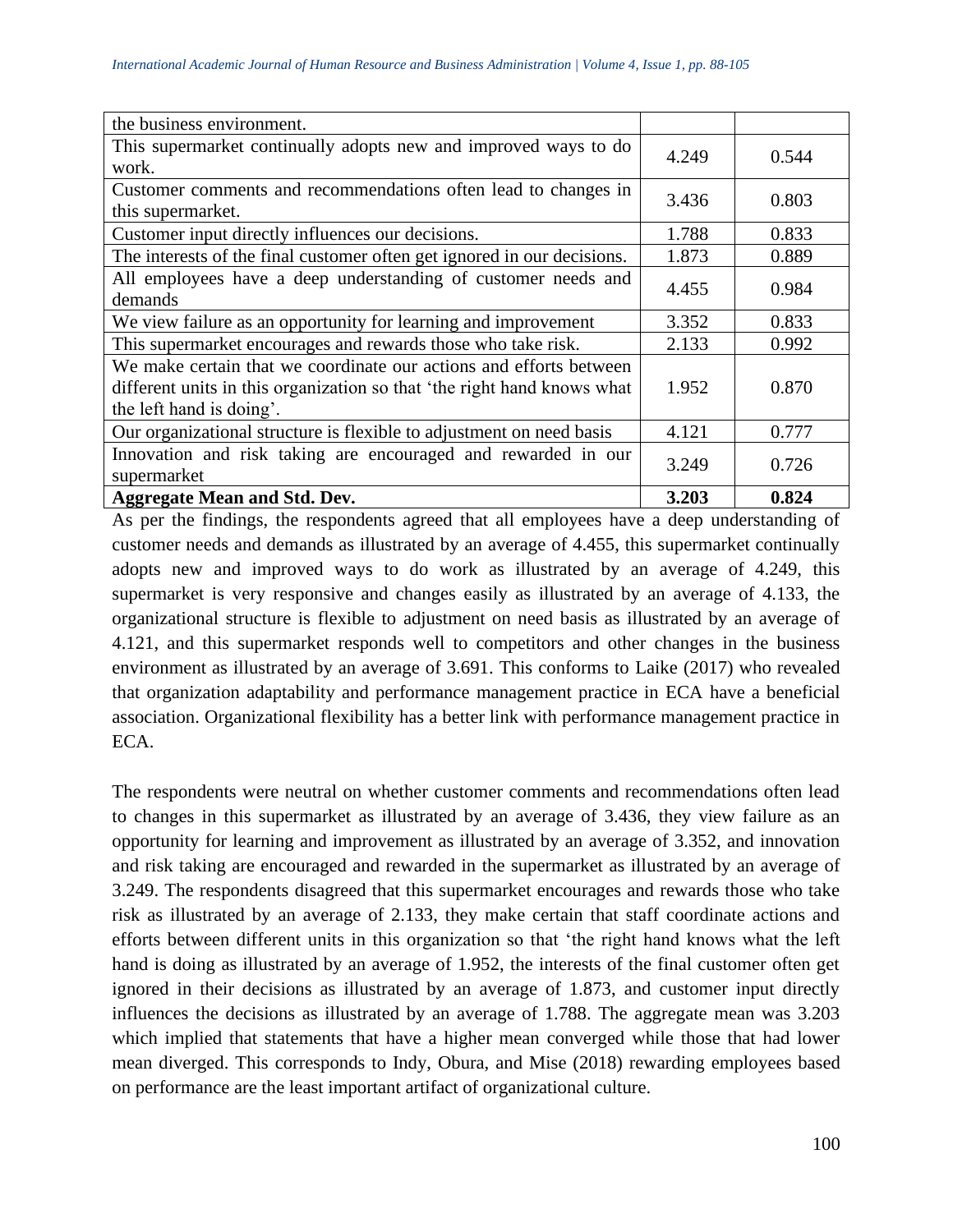The respondents further gave their opinions on other aspects of organization adaptability that the retail chain stores should adopt to improve on their performance. They indicated that organization adaptability empowers the employees' to work around potential challenges to find the best outcome. Not only is this important in communication, but even individual teams can benefit from learning how to adapt communication for differences in varied professional situations.

## **Multiple Regression**

Multiple regression analysis was carried out to determine the effect of organization adaptability on performance of large retail chain stores in NCC Kenya. The findings were presented in Table 2, 3 and 4.

**Table 2: Model Summary**

| <b>Model</b> | N     | <b>R</b> Square | <b>R</b> Square<br>Adı. | <b>Std. Error of the Estimate</b> |
|--------------|-------|-----------------|-------------------------|-----------------------------------|
|              | 0.867 |                 | .749.ر                  | 1.341                             |

a. Predictors: (Constant), Organization adaptability

The outcome of Table 2 found that the adjusted R-Square value (coefficient of determination) is 0.749, which indicates that organization adaptability and explains 74.9% of the variation in the dependent variable (performance of large retail chain stores in NCC Kenya). The other 25.1% are explained by other factors outside the scope of this study.

| <b>Model</b> | df<br><b>Sum of Squares</b> |     | <b>Mean Square</b> |         | Sig.     |  |
|--------------|-----------------------------|-----|--------------------|---------|----------|--|
| Regression   | 884.022                     |     | 884.022            | 491.443 | 4.53E-51 |  |
| Residual     | 293.209                     | 163 | .799               |         |          |  |
| <b>Total</b> | 1177.231                    | 164 |                    |         |          |  |

### **Table 3: Analysis of Variance**

a. Dependent Variable: Performance of large retail chain stores

b. Predictors: (Constant), Organization adaptability

The results are shown in Table 3 which found that the model had predictive value and thus it was significant. This was because its p-value was less than  $5\%$ , p=4.53E-51 and F calculated (491.443) was significantly larger than the critical F value (3.899). Since the p-value is less than the significance level, the sample data provides sufficient evidence to conclude that the regression model fits. This has helped to recognize a biased model by identifying problematic patterns in the residual plots.

Model coefficients provide unstandardized and standardized coefficients to explain the direction of the regression model and to establish the level of significance of the study variables. The results are captured in Table 4.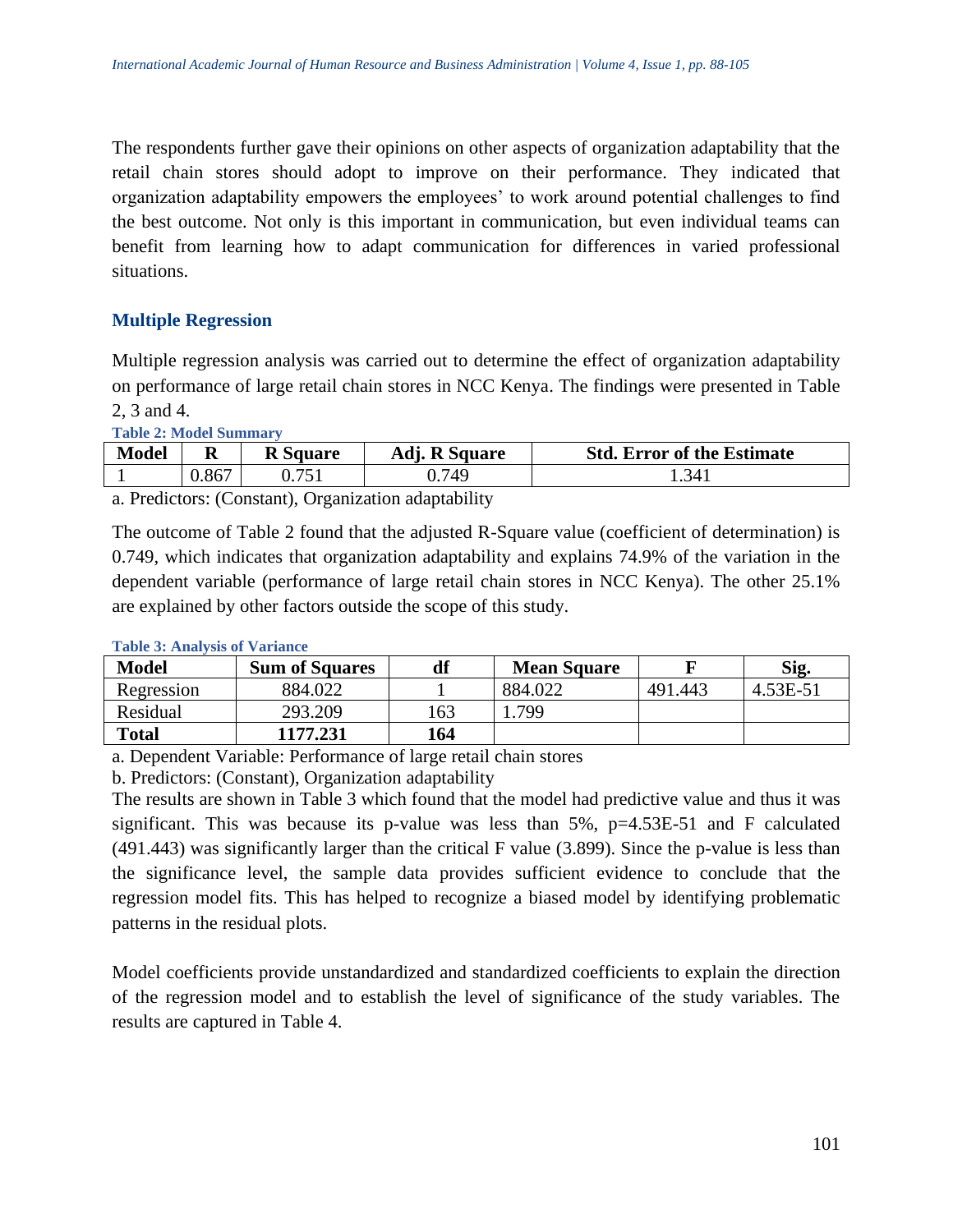| <b>Model</b>              | <b>Unstandardized</b><br><b>Coefficients</b> |                   | <b>Standardized</b><br><b>Coefficients</b> |       | Sig.  |
|---------------------------|----------------------------------------------|-------------------|--------------------------------------------|-------|-------|
|                           | В                                            | <b>Std. Error</b> | <b>Beta</b>                                |       |       |
| (Constant)                | 21.502                                       | 6.880             |                                            | 3.125 | 0.002 |
| Organization adaptability | 0.633                                        | 0.095             | 0.533                                      | 6.663 | 0.000 |

#### **Table 4: Regression Coefficients**

a. Dependent Variable: Performance of large retail chain stores

As per the SPSS generated Table above, the equation  $(Y = \beta_0 + \beta_1 X_1 + \epsilon)$  becomes: **Y= 21.502+0.633 X<sup>1</sup>**

The study found that a unit increase in organization adaptability would lead to a 0.633 increase in performance of large retail chain stores in NCC Kenya. This variable was significant since  $0.000<0.05$ . Therefore, the null hypothesis that states that there is no statistically significant relationship between organization adaptability and performance of large retail chain stores in NCC Kenya was rejected. This is similar to Ichak (2019) who stated that employees have also been able to develop professionally and expand their talents to do better, according to the research. Administrators communicate precisely what has to be done, resulting in a goodperforming culture.

## **Conclusions**

The study concluded that organization adaptability had a significant effect on the performance of large retail chain stores in NCC Kenya. The study findings concluded that employees of Large retail chain stores in NCC easily reach consensus without too many arguments hence they easily settle their disagreements when they occur. The study concludes that employees of large retail chain stores in NCC easily open up themselves to other employees of the organization on how job is carried out hence making it easy to get information from other departments.

## **Recommendations**

The study recommends that the large retail chain stores in NCC establish the right organisational culture based on organization adaptability that would cultivate an environment that support successful strides in their performance. The management at large retail chain stores in NCC should always encourage employees to engage in innovative activities and consult them during crucial organizational decision making. The organizations should always motivate better performing individuals by rewarding employees who achieve the set targets and encourage them to continue working hard to achieve the objectives of large retail chain stores in NCC.

The study recommends large retail chain stores in NCC to be observing the changes in the business environment and be ready and flexible to change and adopt the changing business environment so that to enhance employee productivity. This means that the human resources department should be ever ready to sensitize the people about the importance of the change process at large retail chain stores in NCC. Large retail chain stores in NCC leadership is very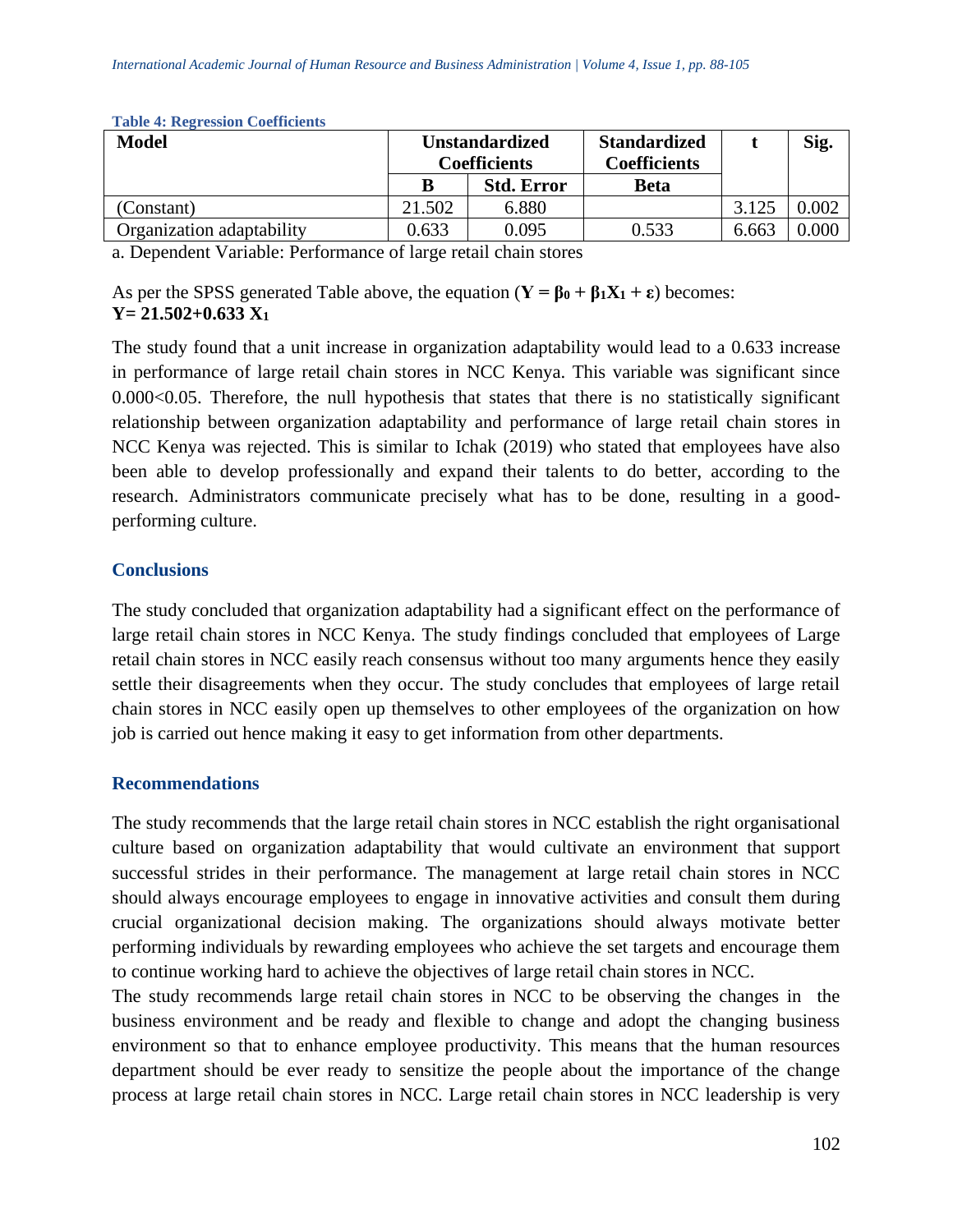critical in enhancing effective change process that promote productivity hence the management should effectively communicate about changes in operation of large retail chain stores in NCC.

## **BIBLIOGRAPHY**

- Ali, H. S. H., Said, R. M., Abdullah, A., & Daud, Z. M. (2017). The impact of organizational culture on corporate financial performance: A review. *International Journal of Economics, Commerce and Management*, *5*(8), 585-597.
- Alvesson, M. (2012). *Understanding organizational culture*. Sage.
- Beatrice, H. (2014). *The impact of organizational culture on Organizations' performance in the public Health sector The case of Ocean Road Cancer Institute, Tanzania* (Doctoral dissertation, Mzumbe University).
- Blumberg, B., Cooper, D., & Schindler, P. (2014). *EBOOK: Business Research Methods*. McGraw Hill.
- Caritte, V., Acha, S. & Shah, N. (2015). Enhancing corporate environmental performance through reporting and roadmaps. *Business Strategy and the Environment*, *24*(5), 289-308.
- Chilla, H. A., Kibet, Y., & Douglas, M. (2014). Effects of organizational culture on organizational performance in the Hospitality Industry. *International Journal of Business and Management Invention*, 1(1), 11-37.
- Cooper, D. R., & Schindler, P. S. (2016). *Métodos de Pesquisa em Administração-12ª edição*. McGraw Hill Brasil.
- Creswell, J. W., & Creswell, J. D. (2017). *Research design: Qualitative, quantitative, and mixed methods approaches*. Sage publications.
- Denison, D. R. (1990). *Corporate culture and organizational effectiveness*. John Wiley & Sons.
- Fiordelisi, F., & Ricci, O. (2014). Corporate culture and CEO turnover. *Journal of Corporate Finance*, *28*, 66-82.
- Forslund, H. (2014). Exploring logistics performance management in supplier/retailer dyads. *International Journal of Retail & Distribution Management*, *42*(3), 205-218.
- Hanci-Donmez, T., & Karacay, G. (2019). High-performance1human1resource1practices and firm performance: mediating effect of corporate1entrepreneurship. *International Journal of Organizational Leadership*, 8(1), 63-77.
- Hitka, M., Vetráková, M., Balážová, Ž., & Danihelová, Z. (2015). Corporate culture as a tool for competitiveness improvement. *Procedia Economics and Finance*, 34(5), 27-34.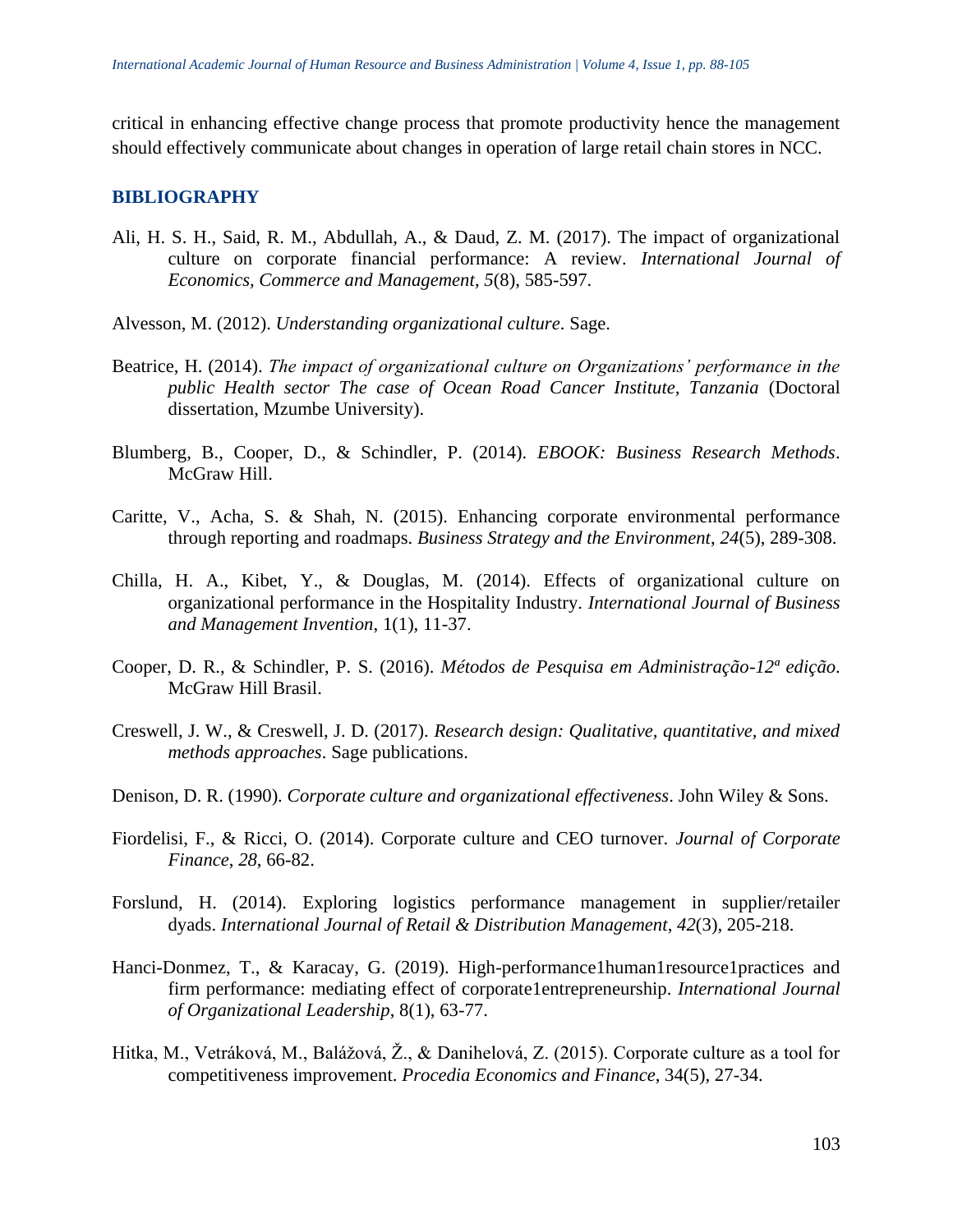- Ichak, S. A. (2019). *Organizational Culture And Its Influence On Employee Productivity: A Case Study Of Large retail chain stores in NCC* (Doctoral dissertation, United States International University-Africa).
- Indiya, G. D., Obura, J. & Mise, J. K. (2018). *Effect of Organization Culture on organization performance on Public Universities in Kenya*. Masters Thesis, Kenyatta University.
- Kamaamia, A. T. (2016). *The Effect of Organizational Culture on Organizational Performance: A Case of Kenya School of Monetary Studies (Ksms)* (Doctoral dissertation, United States International University-Africa).
- Kamau, P., & Wanyoike, R. W. (2019). Corporate Culture and Organizational Performance: A Case of Mayfair Casino, Nairobi City Country, Kenya. *Global Journal of Commerce and Management Perspective*, *8*(1), 8-17.
- Kamugisha, A. (2013). On the idea of a Caribbean cultural studies. *Small Axe: A Caribbean Journal of Criticism*, 17(2), 43-57.
- Kaplan, R. S., & Norton, D. P. (2001). Transforming the balanced scorecard from performance measurement to strategic management: Part II. *Accounting horizons*, 15(2), 147-160.
- Kenya National Bureau of Statistics (KNBS) (2021). *2020 Economic Survey*.
- Laike, A. (2017). *The Effect Of Performance Appraisal System On Employees Performance: A Case Study Of The United Nations Economic Commission For Africa (UNECA)* (Doctoral dissertation, ST. Mary's University).
- Li, K., Liu, X., Mai, F., & Zhang, T. (2020). The role of corporate culture in bad times: Evidence from the COVID-19 pandemic. *Journal of Financial and Quantitative Analysis*, 1-68.
- Magara, C. N. (2013). *Effect of internal controls on financial performance of deposit taking savings and credit cooperative societies in Kenya* (Doctoral dissertation, Kenyatta University).
- Matata, L. M. (2015). *The effect of internal controls on the performance of water companies in Kenya* (Doctoral dissertation, University of Nairobi).
- Melchar, D. E., & Bosco, S. M. (2014). *Achieving high organization performance through servant leadership*.
- Michalopoulos, S., & Papaioannou, E. (2013). Pre-colonial ethnic institutions and contemporary African development. *Econometrica*, *81*(1), 113-152.
- Mungai, K. K. (2016). *Benchmarking Practices and Performance of Supermarkets in Nairobi County* (Doctoral dissertation, University Of Nairobi).